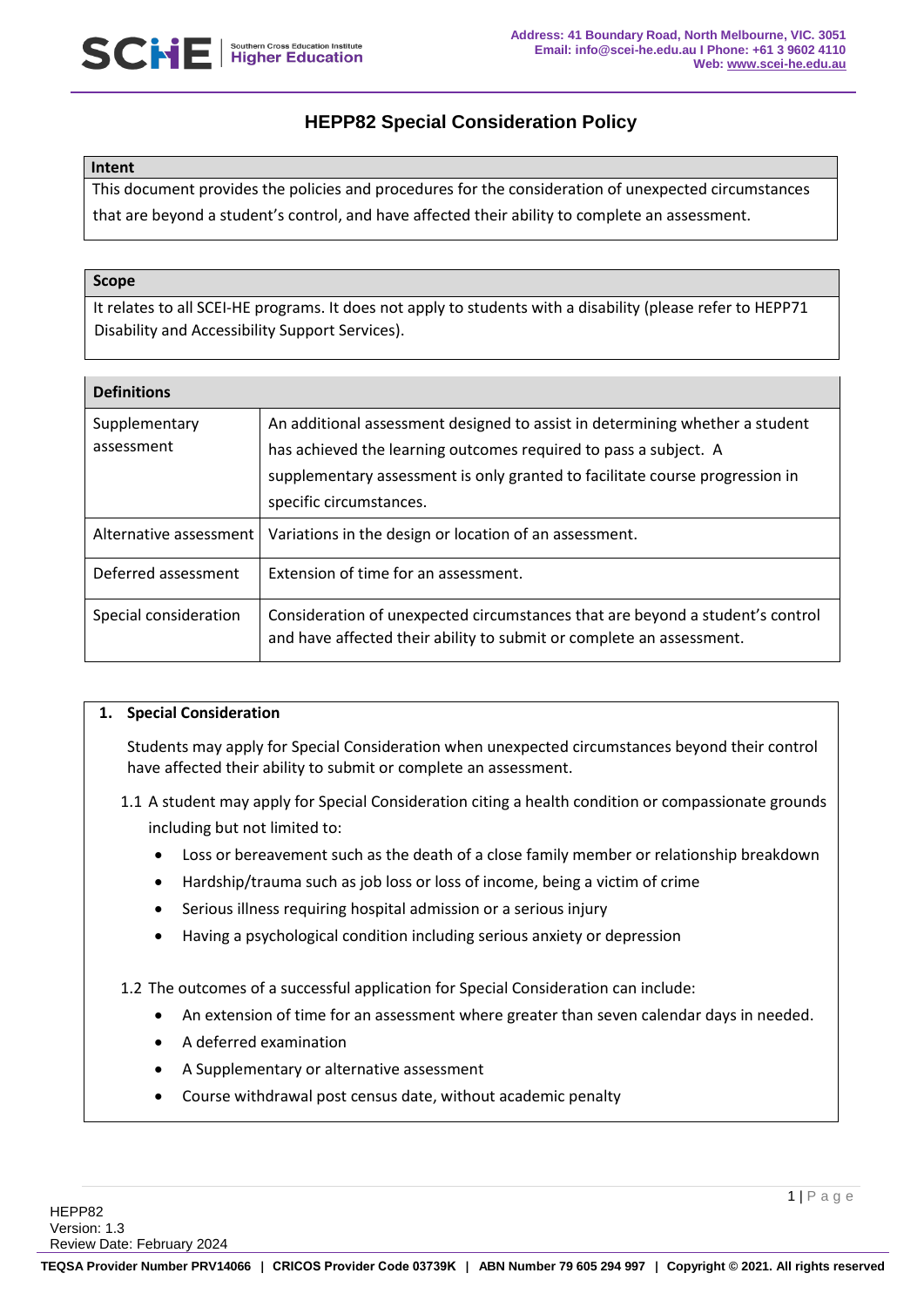- 1.3 Information supplied as part of an application for Special Consideration will be treated in a confidential manner and in accordance with the provisions of relevant state and federal information handling acts, regulations and statutes.
- 1.4 Reassessment is not an available outcome of Special Consideration applications. If this is sought, the student may appeal in line with HERPP05, Academic Appeals Policy and Procedure.

## 2. **Deferral of Assessment**

- 2.1 Students may apply for Special Consideration for an extension of time where greater than seven calendar days in needed.
- 2.2 Students may apply for Special Consideration where an assessment has not been submitted or completed up to three days following the assessment due date.

# **3. Supplementary Assessment**

A supplementary assessment is an additional assessment designed to assist in determining whether a student has achieved the learning outcomes required to a pass a subject. Supplementary assessments can only be granted under specific and extenuating circumstances to facilitate course progression or graduation from a program.

- 3.1 Students may apply for Special Consideration if they fail a final subject required to complete the course or where a fail grade would significantly impact course progression.
- 3.2 To qualify for supplementary assessment:
	- The subject must have been attempted within the previous twelve months
	- All assessments for subject must have been submitted
	- Students will have passed all other enrolled subjects during the same teaching period
	- Students have attained a mark of at least 45% attained
- 3.3 Students granted a supplementary assessment will complete it within the examination period, or a scheduled supplementary examination period.
- 3.4 The number of times a student will be permitted a supplementary assessment is once per subject and a maximum of two times within the course, (further consideration is given to assessments that constitute pre-requisites for course progression).

### 4. **Process**

- 4.1 Special Consideration applications will be considered by the Course Coordinator or designated role, in consultation with the Dean and teaching staff, where necessary.
	- 4.1.1 Students requiring an extension of time longer than seven working days must complete a Special Consideration form, prior to the assessment due date.
	- 4.1.2 Student requesting Special Consideration due to failure to submit or complete an assessment must do so, no more than (3) working days following the assessment due date.
	- 4.1.3 The process for consideration of the student's application for Special Consideration will be completed within five (5) working days from lodgement of the application.